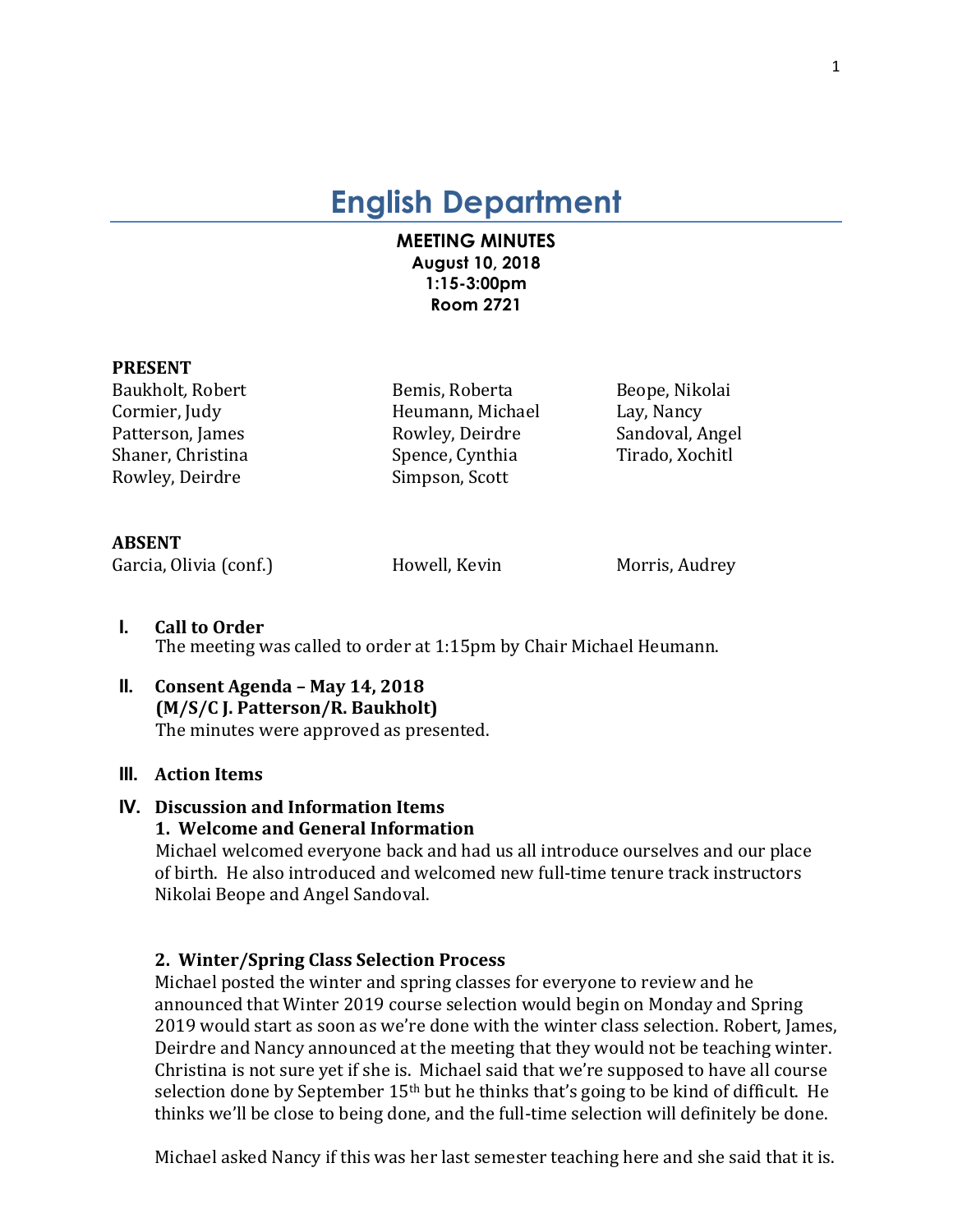#### **3. AB 705 and the Transformation of English at IVC**

The big news for IVC this year is AB 705 which goes into effect next fall, a year from now. So this year we have to make some changes in order to comply. Michael sent out a little FAQ that the Senate sent out. Michael said that it was a little vague, and he still has lots of questions about what we have to do, about what we're supposed to do and what we could do. He hasn't seen anything in writing yet. For instance, can we offer an ENGL 008 class still? He doesn't think so but he hasn't seen it in writing yet so he's waiting for that before he does anything. Another question, what about Reading? What happens to the Reading Program? He really wants to ask people at larger colleges that have really big reading programs like Southwestern, which has a separate Reading department from English. He wants to know, how are they dealing with this? That might give us a clue like where we can go with this. Cynthia shared that some of the larger colleges this summer said that they would help the Reading faculty by letting them teach the co-requisite part of the English class. It's not recommended by the state but it's one of the things they think they can do to help Reading faculty be involved in it and they are discussing it. But the sense is that they're not going to be offering those Basic Skills Reading classes. She said that Reading can be offered as an elective and students can be encouraged to take it.

We have Program Review every year and this year our Programs Review is going to be Reading. Michael would like to spend some time in the English Standards meeting talking about the Reading Program and what to do next.

A couple of other questions were asked regarding the pre-requisites; obviously ENGL 110 and 009 have pre-reqs right now. Michael was originally thinking that we would just get rid of the pre-reqs and then students either place in 110 or they can choose to go into a 009 or 010 class. But there are a number of factors related to those prereqs that need to be ironed out—specifically our own placement process.

James shared that when he was the department chair, Brian asked him to do a study. How well were the 009 students doing in 110 versus the students who came from  $010$ ; at that point there was no distinction. He said that maybe that's a report that we might want to get. Cynthia said that she's been studying this for two years and she spent the summer talking to people about it and she said that what they're saying is that they don't care how well they're doing, if you do 009 and then get into 110 they don't care. What they're looking at is for proof that if you take 009 do they have a better chance of graduating. The state hired a Research company who were given one job: to see if there was any body of students who do better, or improve their graduation chances if they take basic skills. They looked at 114 colleges and they looked at 10 years of data, and there wasn't one population, not minority population, not DSPS, or any other single body that did. So what they're telling us is that if our own research can prove theirs wrong, go ahead. But they don't think we can. Cynthia said that that's what they're saying. Michael heard that too from others but he said he'd still like to see the numbers to know whether that's true for us. Cynthia said that the company's research and all their data is supposed to be viewable and posted online. Michael asked her if she could find it and Cynthia said she would and would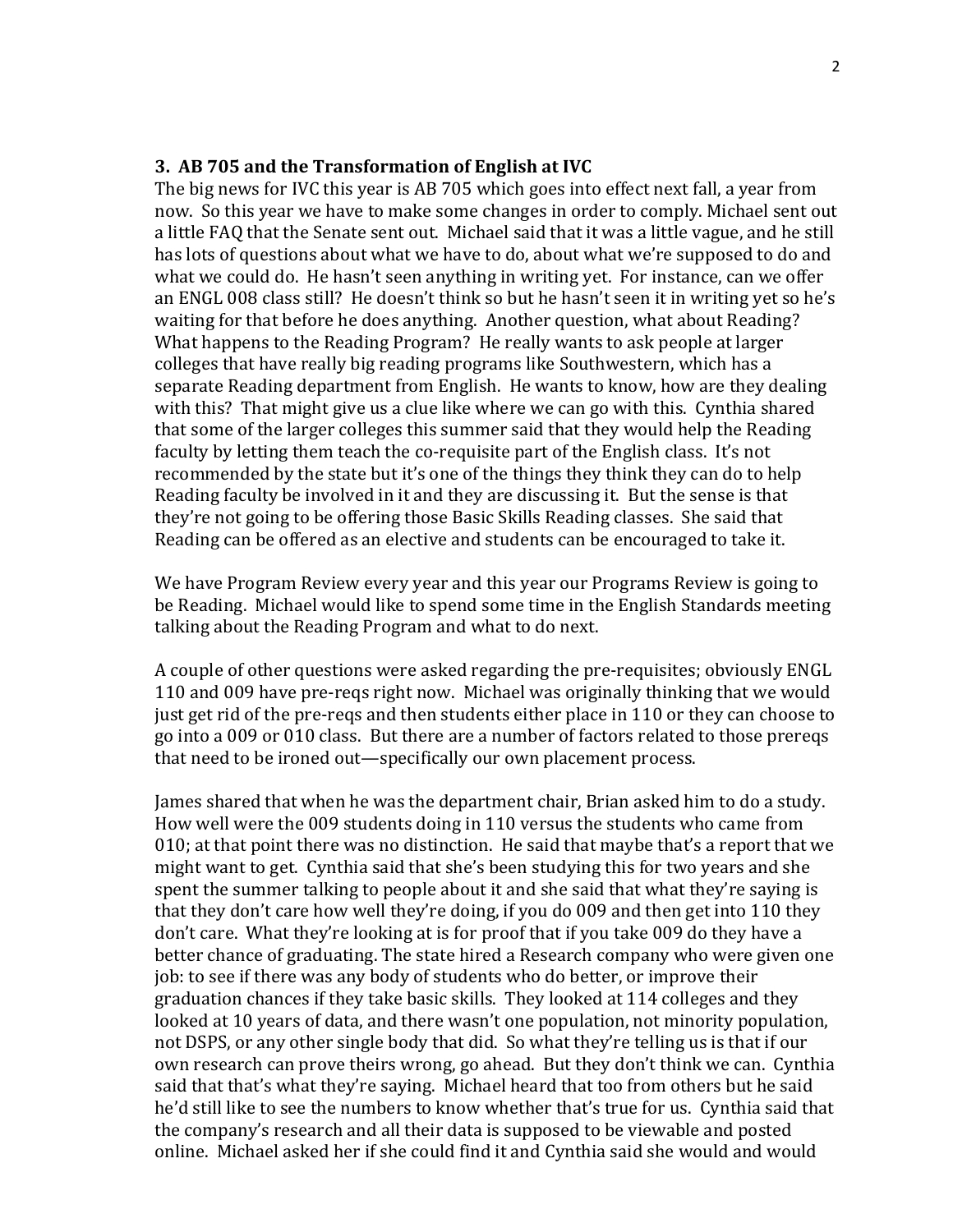share it. Judy said that she was wondering if there's every been any data or research done backwards where students start out in 110, then drop it or fail and then go back to 009 and pass it and then go back to 110. That would show that taking the 009 helped them pass the 110; she said there might only be a small number of students but it still would be data. Cynthia said that what they're saying is that if a student takes 110 and fails and then takes 110 again, the student will have a better chance to graduate than a student who took 009 and then 110.

Michael said that whatever the law says and whatever the decisions are, that's what we're going to do. He'd like to get more specifics and answer some of these questions. He thinks there are going to be some workshops around the state. Cynthia is going to another one on September  $14<sup>th</sup>$ . She said it'll be in Los Angeles at the Sheraton.

Deirdre said that one of the conferences that she went to, they did a presentation showing that students who took specific pre-req courses because they were not ready to place into the original one, that there were certain courses in certain areas that if the student took that even if they passed it the chances of them graduating were very, very low because the need for that developmental or remedial class indicated other academic lacks that were going to be a point before they graduate where they were going to hit a stonewall. She remembers thinking that that was very sad but interesting. Michael has lots of questions and thinks that he'll be getting the answers pretty quickly. He said either that or they're going to say that they'll be postponing AB 705 which he doesn't think is going to happen at this point. Michael mentioned that Cynthia is teaching our new 055 class, two sections of it in the fall. She is our guinea pig for it so she'll have to give us some regular updates on it to see how it's going and we'll have to decide is this the model we want to use down the road, we can also adjust this model. Michael has brought up the idea to some people on campus to create a five-unit ENGL 110 and they freaked out! He said there are lots of good reasons they did and the number one reason being the 60 units cap for ADT's. When we moved to four units for 110 that caused problems and so this would just exacerbate those problems; he doesn't think it's the best option. In other words if we're going to have a supplemental class he thinks it has to be a separate class; he doesn't think we should bundle it in and make it a five unit 110. Cynthia said that there are some colleges are doing that but that the majority of them are doing them separate. Michael said that he's just thinking in terms of probably the easiest thing for us to get through the system, one that will cause the fewest problems for the rest of the campus.

So the question Michael said is what will our schedule look like next year? He said that we have to create that schedule in the next couple of months. Usually we get it done in the fall for the next year. He said he has to spend some time talking to counseling and also hopefully Enrollment Management can give us some ideas. Michael has no idea what Math is doing at this time. Math has got some issues. Cynthia said she's meeting with Math so she'll find out soon.

Michael said that we kind of laid the ground work for this many years ago. He doesn't think that any of us thought that it was going to be this extreme of a change. Christina said that this was kind of out of line for her but just out of curiosity do we have any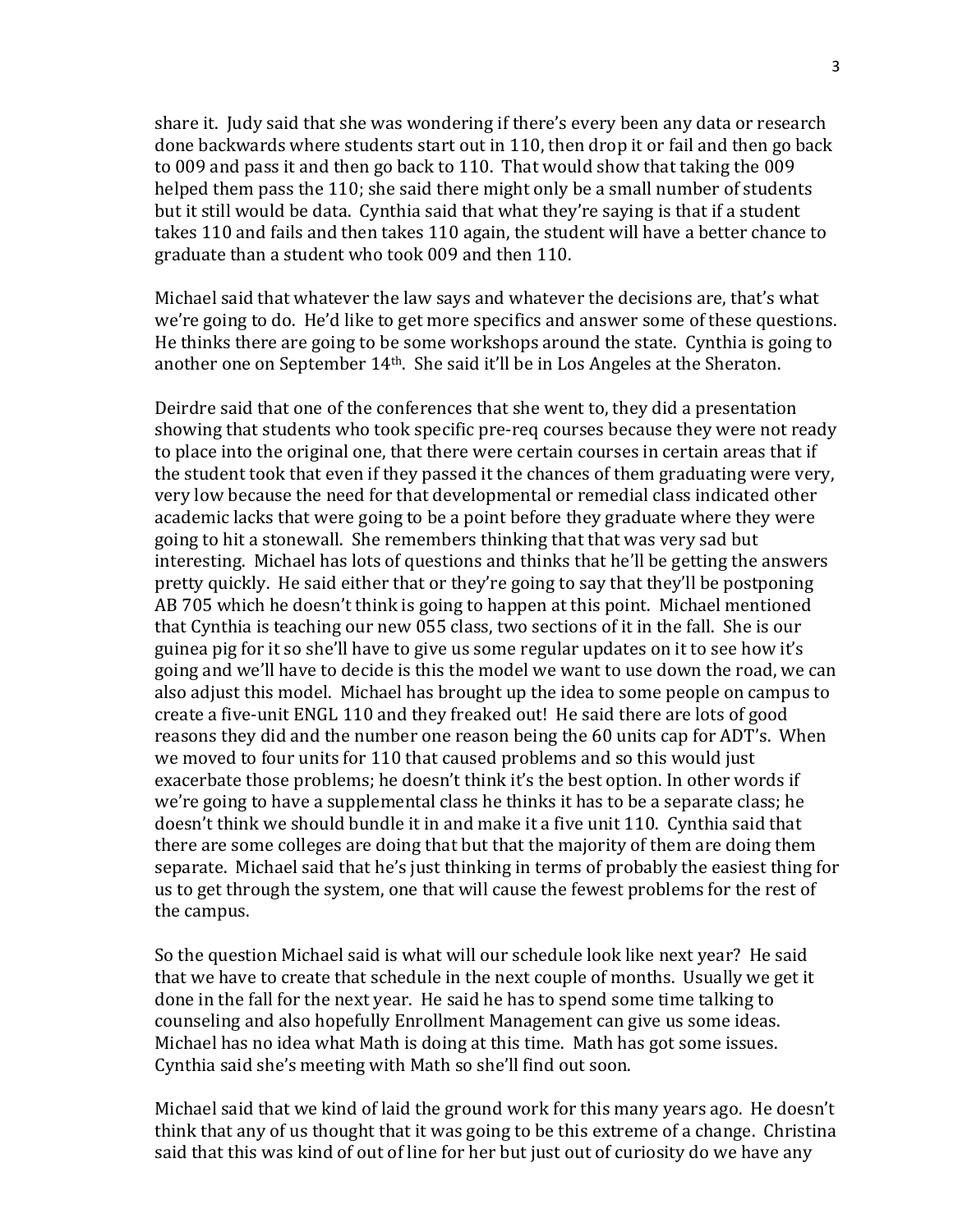kind of data anywhere that gives us the sense of how many students might be likely to select like a 009 as opposed to going straight into a transfer level? Michael stated that that was a good question. He said that he doesn't know if there's any data for that but he thinks that counselors probably could figure that out. James said that we can also ask the 009 students in classes this semester. He said we can ask the students in those classes if this were their situation would they opt to take 009. Cynthia said that the kind of caution that they said is what they're afraid will happen at colleges, because we're all guessing, they're saying that they don't care if the student does 009, as long as you have space in 110. What they're saying is that you didn't offer enough 110's and they're taking 009 to get their 12 units but they would have taken 110 but they can't because they're full. They say that if they're filling 009's because the 110's are full then they're going to say that you're not meeting their needs, but as long as you have space in the 110's and they could have made that selection, then they're fine.

James said that a lot of the research in Guided Pathways talks about the first year experience where the college has crafted the first year experience and so it may not be a requirement but here's the path that we want you to be on. Deirdre shared that she doesn't know if this will help us or not but that there are community colleges where they don't say that a student is required to take your English first but when you try to sign up for other classes your requirement is you must have finished 110 and that goes for classes outside of English. For History, you must have taken 110 or what the equivalent so the end result is, the student looks at that and get their English out of the way in the beginning. Deirdre said that that would require a lot of cooperation across disciplines. Christina mentioned class caps.

Michael said that we'll be talking about this a lot more. A FAQ document was included with the agenda.

#### **4. Common Finals for 008 and 009**

Michael said that Judy and him have been talking quite a bit about this. They did the bulk of the grading from the English 009 Common Final in spring which was not the way it was supposed to work. The Common Final was supposed to have everybody participating in this. Some of them just couldn't, they're part-time and work somewhere else, others had commitments and other things that were going on. We're getting to the point where our 008 and 009's may disappear. Michael is at the point where he doesn't want to run the Common Final grading because it doesn't seem fair to the people that actually do the grading. It's basically like a couple of people that are doing the grading for other people. Either we find a way to get everyone to participate or we don't have one this semester. He's not saying that can't have a Common Final; he's just talking about the grading part. He wanted to get everyone's comments or thoughts about it. James is in agreement with Michael and said that he always thought it was a professional obligation as a member of the department. James and Michael helped out even though they didn't teach 009 last semester. Cynthia's views have been that she wanted to get rid of the common grading from the very beginning. Deirdre said that it's all going to go away anyway.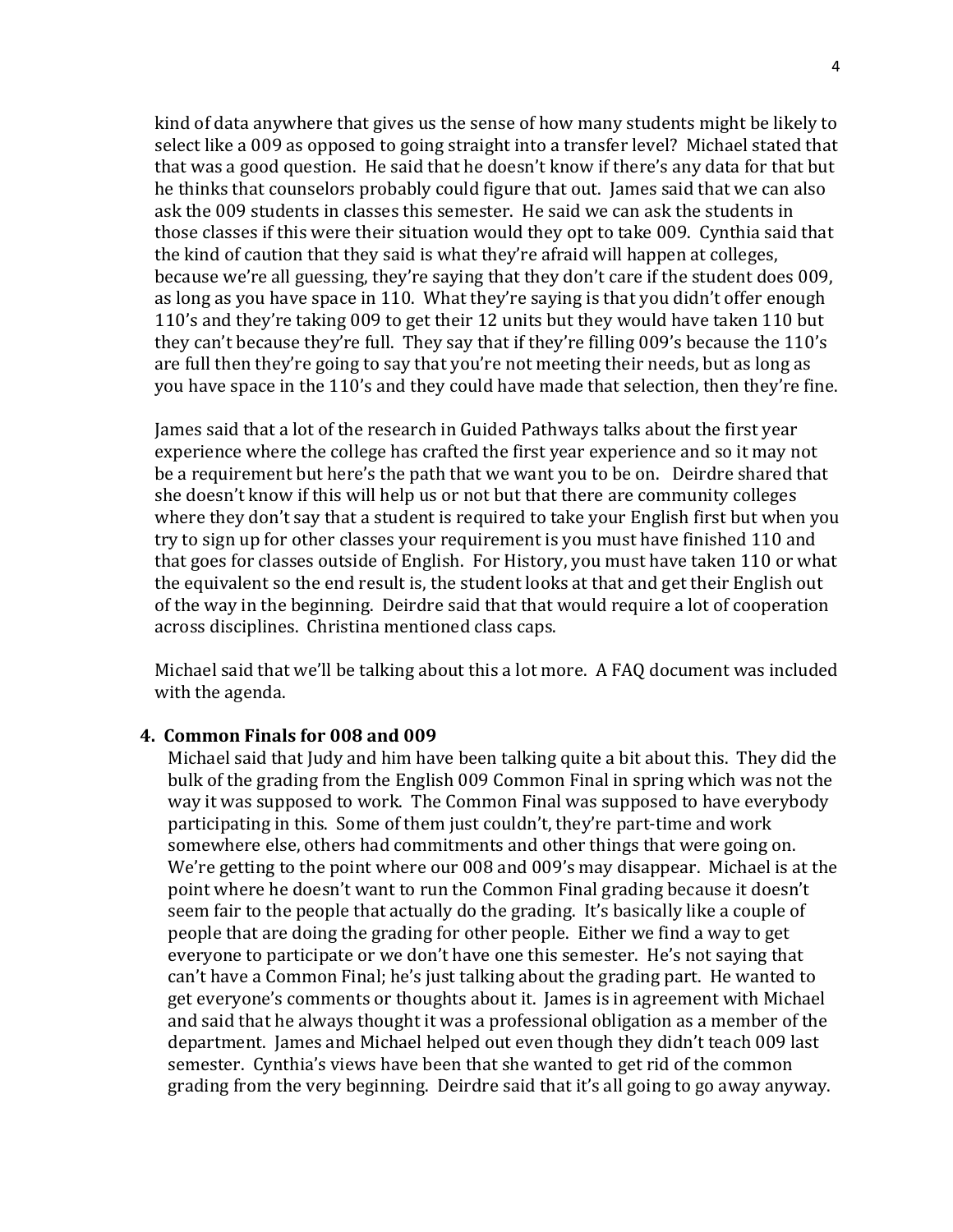Michael will put this on the September agenda for a vote do away with the Common Finals. He mentioned that for right now, for anyone teaching 008 and 009, to plan to have their final during finals week.

#### **5. Assessment of Spring 2018 SLO Data**

Everyone sent Michael their SLO data and he put it all together and he created a chart that he sent out to everyone. He said in the following semester they're supposed to discuss the data and come to some conclusions about it and maybe suggest some changes to the courses.

Data on 008 and 009 assessed two different SLO's related to thesis statements with adequate support and a solid organizational structure. The percentage of students that passed was  $86\%$  and the no-pass students was  $18\%$ .

Michael said that 009 and 010 were basically the same SLO's. Michael said that thanks to Angel, there were lots of 010's last year! Michael asked Angel what his experience teaching at the prison last year was like. He said it was a good experience overall. He said that there were a couple of Level 4 students that weren't focused but for the most part students were focused and dedicated; they do the work and they work hard. They work hard to improve in their writing. Michael said that he could attest to that because him and Dean Zielinski went to do an observation over there; he mentioned that Angel had some very intense students and that they're really passionate about what they're reading and they were very interesting! Michael told him that he thinks he got more participation in that class than he'll ever get here at IVC. Michael mentioned that Aaron Abubo will be teaching two classes at the prison this year and also Tracy Hardin will be teaching a class there. Michael told everyone that if they are interested in teaching there to let him know as there will always be spots out there. Christina is interested in teaching a 201 out there.

For 010, Michael thought it was interesting that basically the same percentage of students who had a problem with the first SLO also had a problem with the second one so there wasn't a lot of discrepancy there which he thinks might have something to do with the fact that the students in the prisons had lots of time on their hands to do some work and they applied themselves. Angel said that the students were interested in how practical the knowledge can be so they really gravitated towards the structure of things.

Regarding English 059, Michael said they're still having some trouble with comma splices. Roberta said she will focus on it more. She said that it's too bad that we didn't get to see demonstrated ability to use the past tense; then we would have had a really disappointing percentage in the strong past category. Roberta said "Just look at people speaking at the podium at today's convocation--we had a lot of past tense problems." She said if our students are having problems and they're looking up to people who aren't speaking well, what do we expect? Judy asked, "When all these changes go into effect next year, is the  $059$  going to survive?" Cynthia said she didn't see why it wouldn't and that she doesn't see how it would be impacted. Michael said now that he thinks about it, this may be the class that we need because some students might get in to 110 and find that they are overwhelmed and that maybe putting them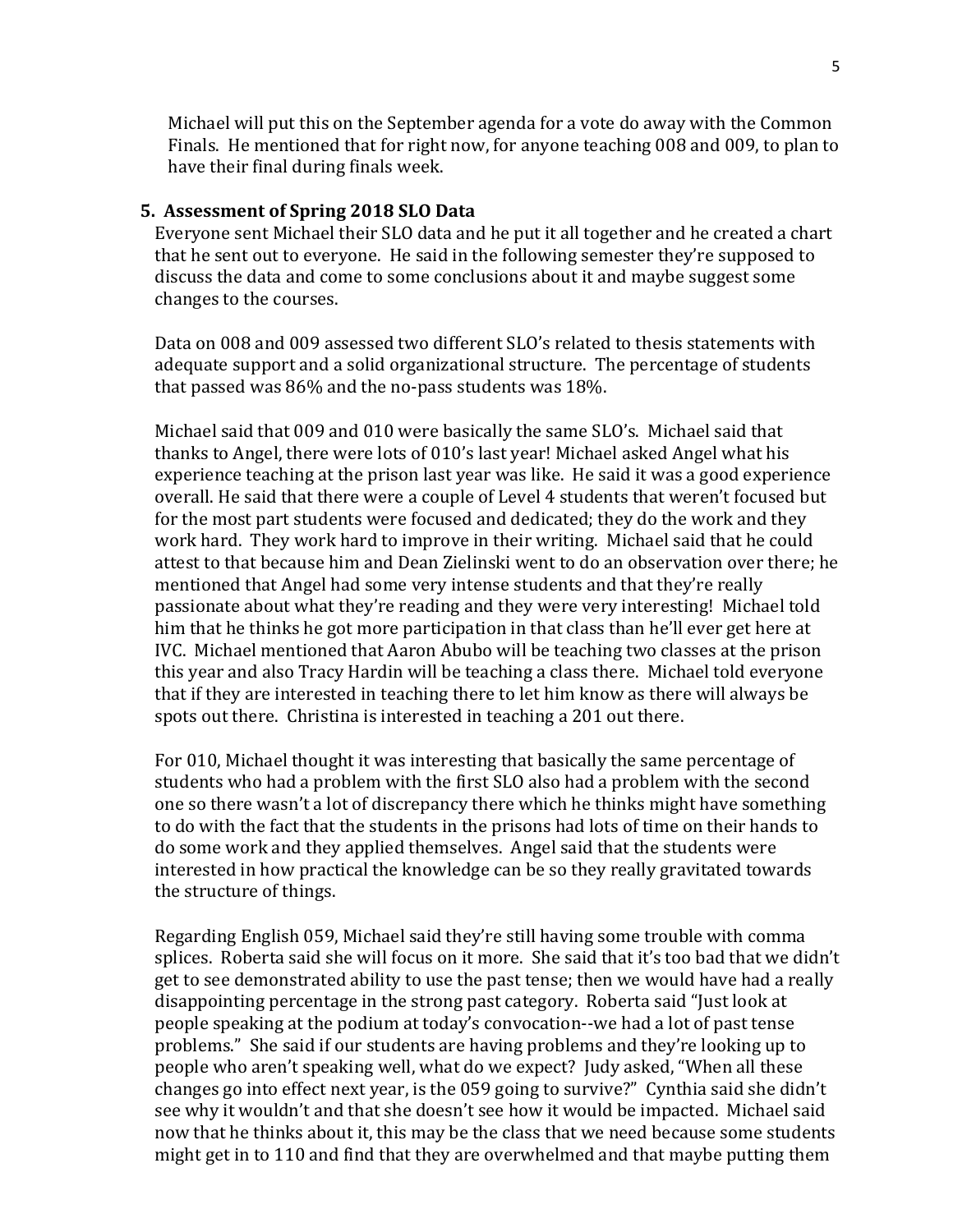into a 059 where they can work on the fundamentals of that might be a way to help them out. Scott made a comment regarding the assessment for 059 being wordy, Michael agreed that it was but he also agreed that it was very specific. He asked Roberta how she assessed it, if she didn't mind explaining. Roberta explained that she had a section on the final that has them demonstrate the four ways to correct this problem and it is a comma splice and that's how she got the data; it was very direct according to Roberta. Michael said that the majority got it. Roberta asked Michael if it was okay for her to say something she was thinking about earlier, "You were asking about predicting the number of people who would self-select into a 009." She mentioned looking at the students who are leaving ESL and the number who feel insecure about whether they are ready to take that step into a transfer level class and in part that percentage who feel a little insecure—those students will probably turn up in 009. She said that when she was teaching those classes that's what she would find. Cynthia said that one of the things they were talking about is that they want to make the co-requisite an ESL co-requisite, so it would be the regular 110 but the support would be an ESL specific support. They're hoping to address the issue with that. Cynthia is going to email Sydney and see about the possibility of maybe the ESL Department developing the ESL co-requisite although we have some people in the room that have the ESL background that can do it too. She said that Basic Skills can actually give the person a stipend for the time that is spent developing an ESL co-req. That's one of the things that they're saying, that some of the students would feel that maybe they're not ready so they're thinking go ahead and let them into 110 but into the 110 with the ESL co-req. She said that ESL hasn't decided on what they are going to do, right now they're thinking five semester of ESL and their  $6<sup>th</sup>$  semester would be the 110 with the ESL co-req. Right now this is all just being discussed. Michael said that Sydney's plan that he saw was essentially either turning the ESL 001 and 002 into non-credit or giving those to adult ed.

So ESL 003, 004, 005 along with the new 008 and 009 ESL classes would be a place for our students to go if they really are going to have some problems in 110. Judy said that would work for ESL students but that couldn't take the place of a different co-req because the ESL co-req wouldn't handle students who were in there for other reasons beyond ESL. "We get DSPS students in there, we get students who have just been out of school forever and they need to brush up so to say here's your co-req, it's ESL that's when you really just shut out a lot of students." Cynthia said that it's on the schedule and that it'll say ESL focused. Anyone who wants to take it can but those ESL students will know that it's directed for them. She said they're also talking about making it DSPS focused, additional DSPS support. What they're saying is that when a student enrolls in the class, they can kind of self-select a particular class. Now if you're a regular 110 student and if that is the time that fits your schedule and you want to take it, that's perfectly fine but they're talking about focusing the co-req, the support lab, for a particular population. Michael thinks we're going to have to get creative on how we approach this. He thinks tailoring certain classes to certain populations seems like a really good way to go.

Michael managed to get lots of data on 110 so he thinks we have a pretty good sampling. About 20% of the students struggled with basic writing. Michael said the 25% of the students struggled with their research paper. Judy said that these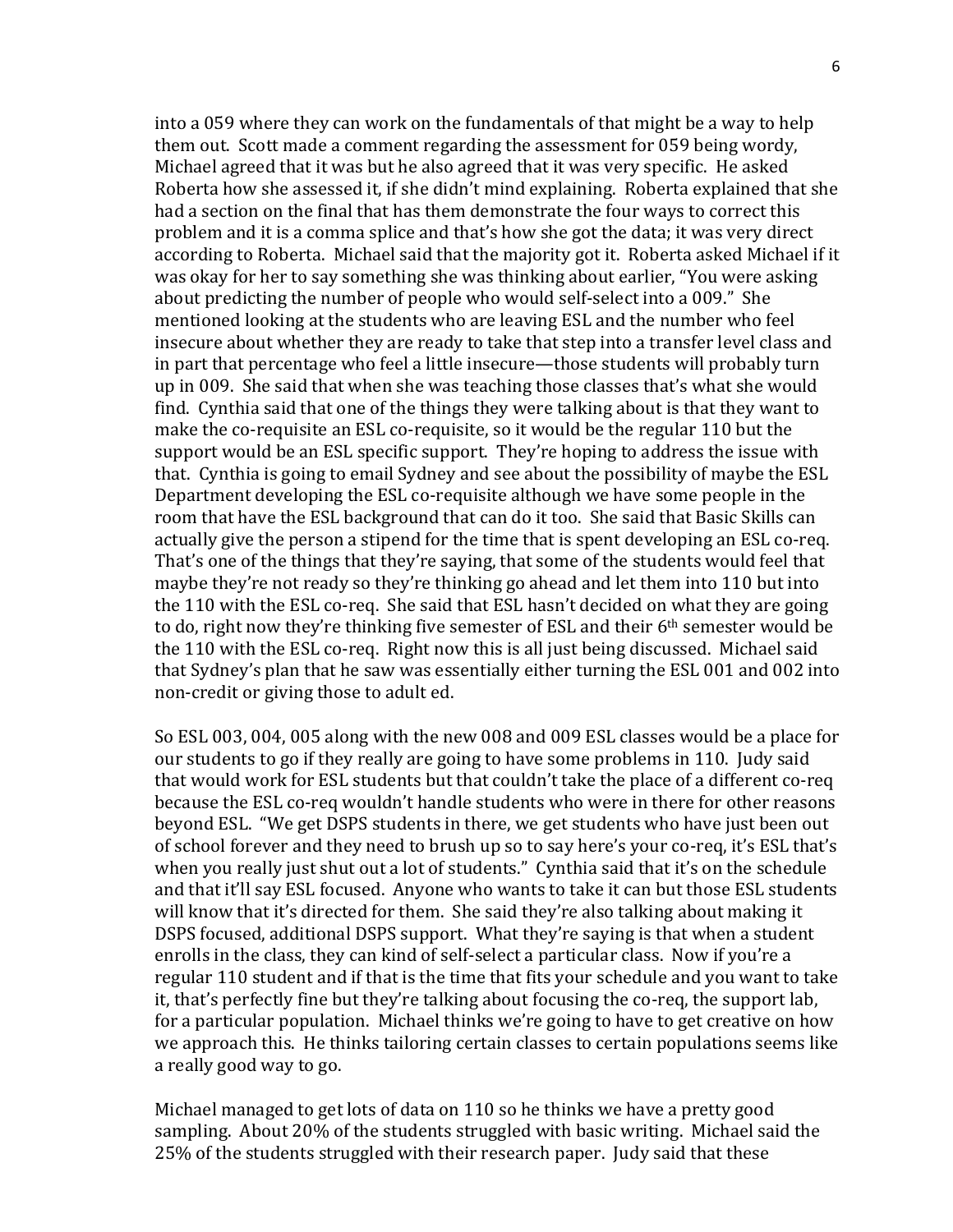percentages are not counting all the students who dropped the class and Michael agreed. It's assessing the students who stuck it out, who stayed. A lot of students who weren't passing had already left. It doesn't assess those.

Michael had a question for the group regarding MLA Guidelines. He said that most colleges use APA which is the standard. James shared a story about helping a student who said she had to write a paper for her Psychology class and it had to be in APA format. She wrote the paper and then he just helped her format it in APA. He then wrote to the instructor let him know that he didn't help her with the content, just the format in APA. He then offered to help the instructor to put together a short presentation on the APA format for his classes. The instructor wrote back and said never mind, that he would just go back to MLA! Judy said she was under the impression that it was supposed to be MLA that most places use. Michael said that the reality is psychology teachers, sociology teachers and nursing teachers and others usually will use APA. So his question that he was getting to was: should we start teaching APA and MLA? Or is that confusing things too much? Roberta thinks it's too much. Deirdre says if we're going to teach both, in her limited experience, once you come into 110, some have not had any MLA or have only been in 009, so perhaps we could do MLA in 110 and in 201, we could do a review of MLA and then teach them APA. Deirdre doesn't see why they couldn't come out with an understanding on both enough that they went and bought the handbook and they could use it. On the flip side of all that, if the majority of colleges are now doing more APA then she would say let's change so that what our students are learning is something they're going to be able to use. She's willing to teach APA. Cynthia said when she teaches MLA she goes over APA real quick. She has an APA template that she uploads to CANVAS because she tells them that if their other teachers want it they can use it. Cynthia said she'd be willing to change from MLA to APA. Michael has always believed that MLA is a lot easier than APA. Roberta thinks we should do whatever is better for the students as far as who uses it but she thinks we're forgetting that no one remembers this stuff forever and it changes every two or three years. Judy shared that a few years ago she developed a 1-unit research class which focuses specifically on APA, designed for prenursing students and anyone else who wanted to take it. Judy said it kind of disappeared but asked if we're interested in offering a 1-unit class, because sometimes they're short just one unit to have 15; she wouldn't mind if her 1-unit poor, neglected 1-unit APA class was resurrected! Michael said that it's something that we can look into.

For 201, most people turned in their data. Michael noticed there was a little higher percentage, 28% of no pass on a certain one compared to the others. He asked how did people give that assessment. James said that he had to go back and reflect; he had to make some adjustments to his peer review to clarify what expectations are for the students and he'll see better student outcomes this coming semester because he's rewording the assignment. Deirdre had two 201's last semester and in both of them she had a minority but enough of minority not to ignore of students who claimed they have not been asked, nor told, nor taught how to do an argument paper in 110. She had to go back and teach how to write argument before she could get in to the rest of it. Some of the students struggled with the analyzing and developing because they were doing it all in one semester whereas the students who had picked up quickly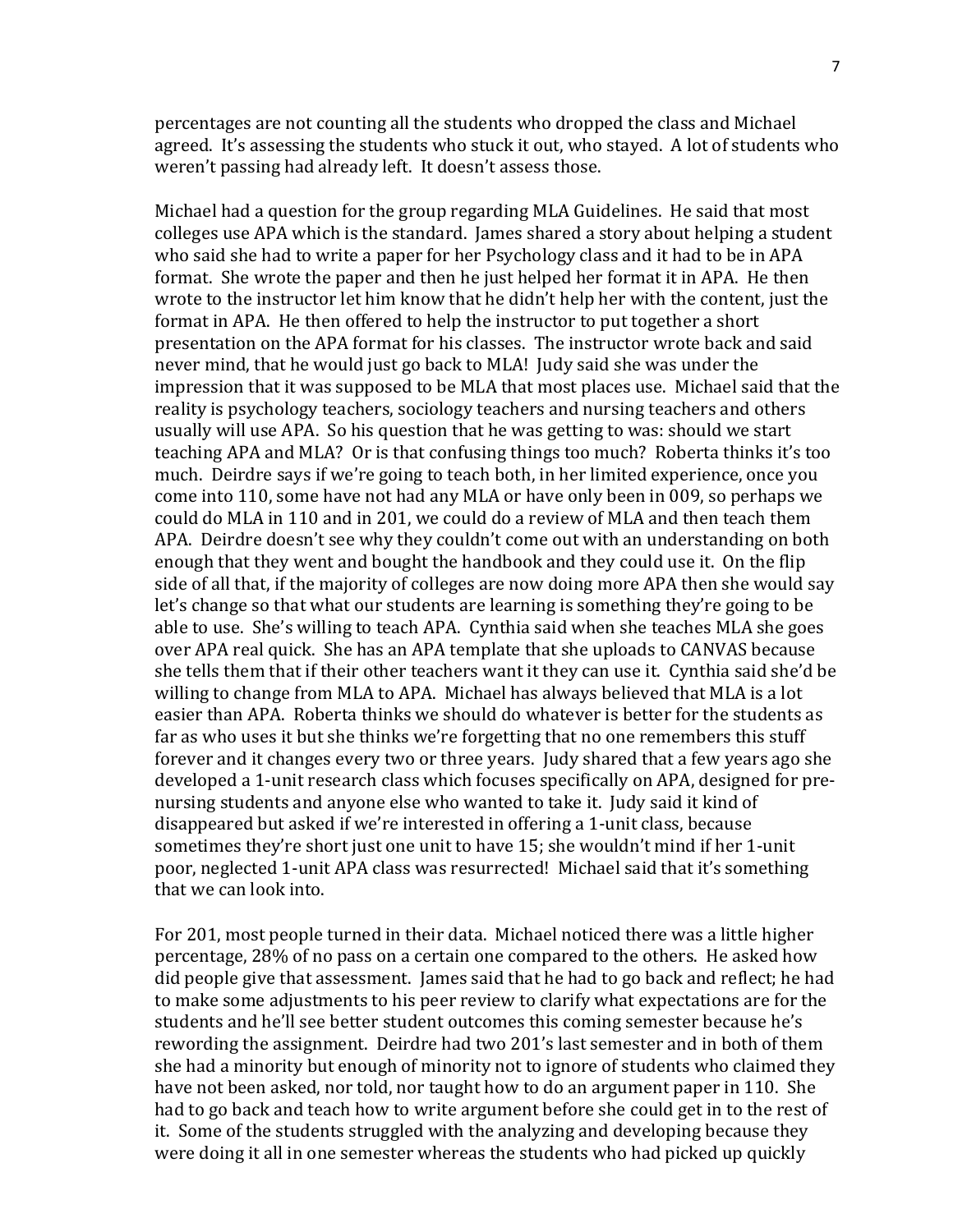already knew how to write an argument in an essay and had more time to practice. They had the whole semester instead of maybe two thirds.

Deirdre said that 226 was a fun class to teach. Michael said that the students who take these classes tend to be pretty good students. Deirdre said the thing she found that twisted her Mythology scores is it's a heavy reading class and it appears that there's always some students that come in, hanging there hoping past the drop date. They get behind in the reading and either never catch up or drop out or come and do nothing and then don't show up for the final exam and so that affects everything. She said that they come in to the class not knowing a lot of things and that at the end of the semester, they've really come miles.

Reading 018—Nancy said that it's about what she expected. She has a lot of students who have completed their ESL classes. She said there's always a lot of growth there. For Reading 019, she says that it should have been a part of the final, not just a class assignment at the end of the semester. Michael said that he still needs to talk to Sydney about that plan that we originally had with their 008 and 009 and pairing them up with Reading and whether it's still going to fly. He doesn't see why it couldn't. Cynthia said that John Clarkson is creating an online ESL Reading class. He's in the At One class; they're taking it together. Michael talked to Kaylene and she said she's pretty close to getting that online 010 class developed. He didn't put an online 010 for the spring but he said he can easily change that if she gets that approved.

# **6. Tutoring Update**

Judy, Olivia and Tracy Hardin helped with the training of the embedded tutors this week. Michael mentioned that Olivia is not present at the meeting because she had to go to training for the Puente Program, she also had to go during finals week. She's going to be the Puente Program teacher for us. We had the Puente Program here once before, before Michael's time. It's a really successful program in a lot of colleges. 

# **7. Reading Program**

Reported on previously.

# **V. Reports**

#### **1. English Standards**

Michael is not sure when meetings will be held. He said we can do this one anytime we want. He will check to see with people what times work best. He deliberately set up the schedule so that we had no classes between 3:00-5:30pm.

#### **2. Basic Skills**

Cynthia said there were conferences this summer. She said there's a big one in March. The conference in March is the most informative one you can go to to learn about co-requisites. She can give the dates and hotel but registration for it isn't open yet. She suggested that anyone who wants to do the co-reqs should definitely save those March dates. She has gone twice and as a professor has walked away having learned more than she ever has before at other conferences that she's gone to in her 10 years of teaching. She thinks they're worthwhile. The conference is in Sacramento. She'll share the dates and times with anyone who is